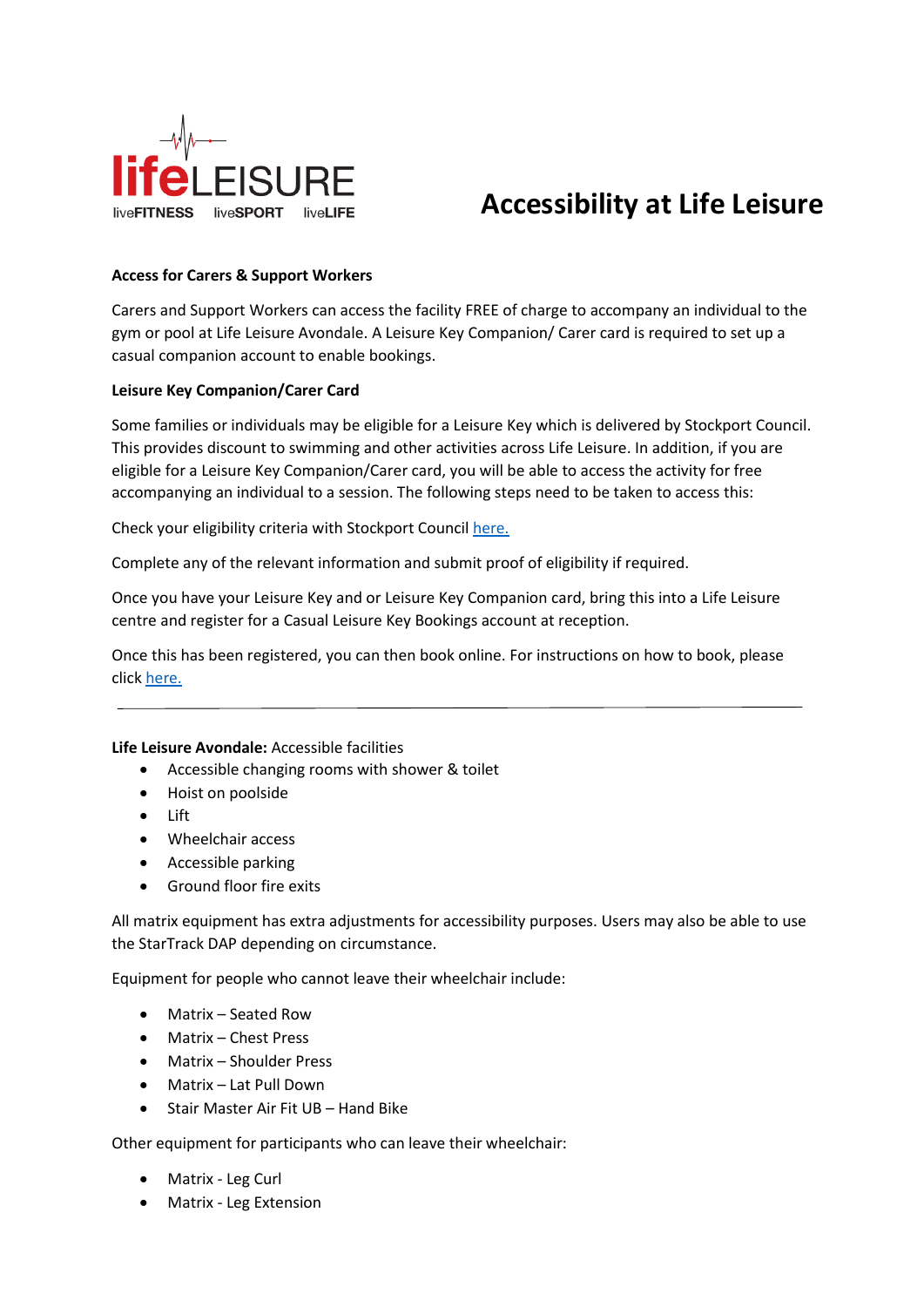If you require any assistance or guidance on how to use the equipment and make the reasonable adjustments, please don't hesitate to ask a member of the fitness team who would be happy to help.

Swimming Pool:

Life Leisure Avondale provide a SEND family swim session and supported swim lessons. Supported swimming lessons will run from 3.50pm – 5.30pm and the SEND family swim will be running alongside it 4pm – 5.25pm. Bookings must be made in advance to avoid disappointment.

## **Brinnington Park Leisure Complex:** Accessible facilities

- Accessible changing rooms with shower & toilet
- Lift
- Wheelchair access
- Accessible parking
- Ground floor fire exits
- Wheelchair accessible toilets/showers with panic alarm cord

#### Gym Equipment:

If you require any assistance or guidance on how to use the equipment and make the reasonable adjustments, please don't hesitate to ask a member of the fitness team who would be happy to help.

#### **Life Leisure Cheadle:** Accessible facilities

- Accessible changing rooms with shower chairs & toilet
- Gradual stairs going into the small pool
- Pool hoist for entry into the main pool
- Wheelchair access to the building
- Accessible parking
- Wheelchair accessible toilets/showers

#### Gym Equipment:

Users may be able to use the StarTrack dual adjustable pulley and StarTrack pull up/chin up/dip assist machine depending on ability.

Equipment for people who cannot leave their wheelchair include:

- StarTrac Seated Row
- StarTrac Chest Press
- StarTrac Shoulder Press
- StarTrac Lat Pull Down
- StarTrac Pec Fly/Rear Delt

Equipment for other for participants who can leave wheelchair include:

- StarTrac Leg Curl
- StarTrac Leg Extension
- StarTrac Leg Press
- StarTrac Hip Abduction/Adduction

Please note, the cardio machines are in the upstairs gym area which can only be accessed via stairs.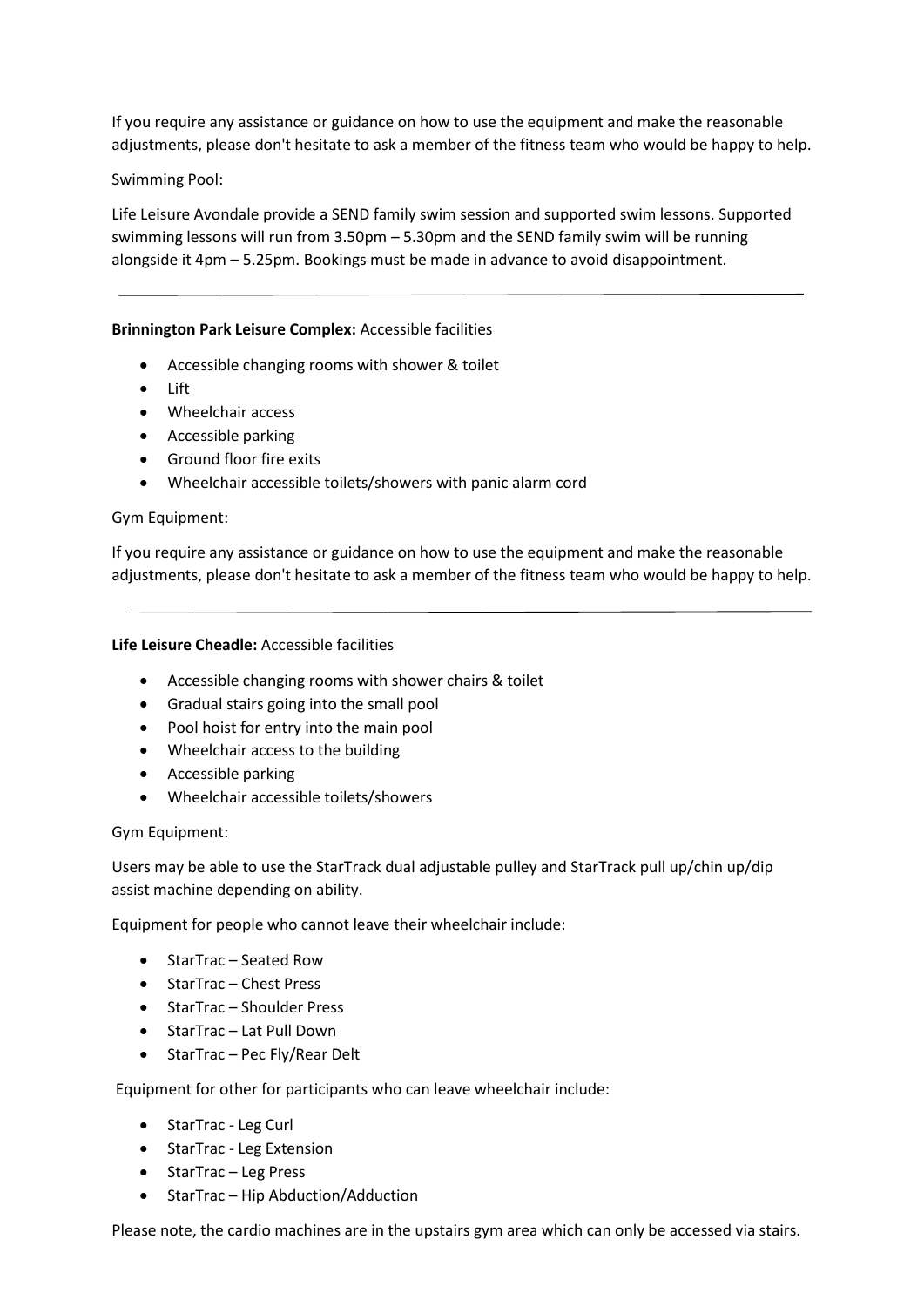If you require any assistance or guidance on how to use the equipment and make the reasonable adjustments, please don't hesitate to ask a member of the fitness team who would be happy to help.

# Swimming:

There is a free Disability Swim Session on a Wednesday evening 20:00 – 20:45 at Life Leisure Cheadle. Suitable for 11+ years and must be able to swim at least 25m unaided.

# **Life Leisure Grand Central:** Accessible facilities

- Accessible pool changing rooms with shower chair & toilet
- Lift down to poolside
- Wheelchair access
- Accessible parking available in the NCP multi-storey carpark. Please note this is a short walk away from the entrance to the building.
- Wheelchair accessible toilets/showers
- Gradual slope into the oasis splash pool
- Chair or a sling hoists for access to the main pool

# Gym Equipment:

Ramp access to the ground floor level of the gym. Please note, the upstairs gym area can only be accessed via stairs.

Equipment suitable for those who can leave their wheelchair:

- Star Trac Leg Curl
- Star Trac Leg Extension

If you require any assistance or guidance on how to use the equipment and make the reasonable adjustments, please don't hesitate to ask a member of the fitness team who would be happy to help.

#### Swimming:

Life Leisure Grand Central provides disability access to both the main pool and small pool. We do not currently host any bespoke disability sessions; however, this is something we are looking to introduce in the future.

#### **Life Leisure Hazel Grove:** Accessible facilities

- 2 x accessible changing rooms
- 4 x accessible showers
- Gradual steps to enter pools
- 2 x pool hoists (main and small pool) Inc, wheelchair access to these.
- Accessible toilets
- Lift
- Accessible parking
- Tracking hoist for changing bed. Please note a sling will have to be provided by the user as these are fitted individually.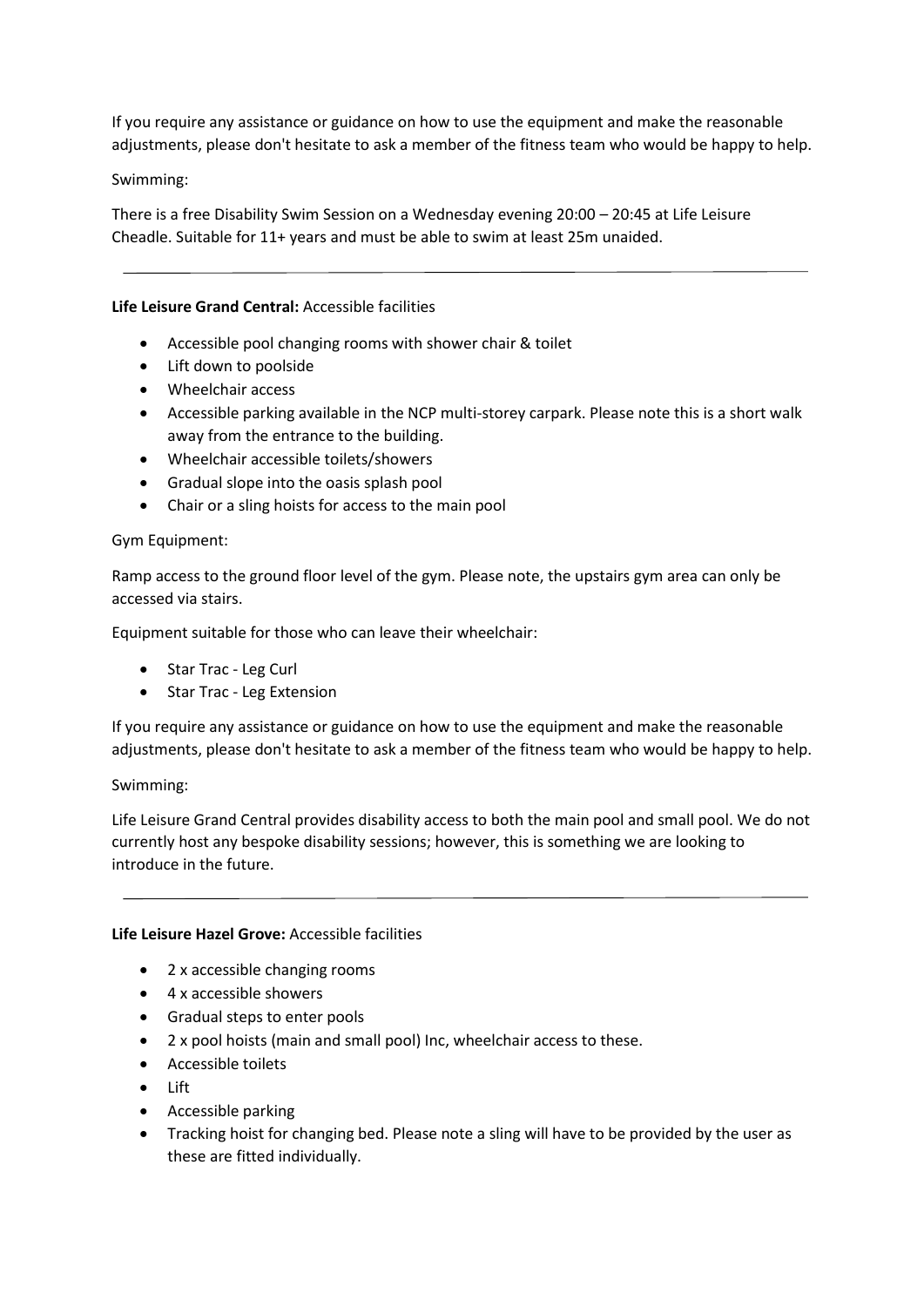Gym Equipment:

If you require any assistance or guidance on how to use the equipment and make the reasonable adjustments, please don't hesitate to ask a member of the fitness team who would be happy to help.

Swimming:

Life Leisure Hazel Grove offer therapeutic warm water sessions in the small pool on the following days:

Monday: 14.45 – 15.45

Wednesday: 14.45 – 15.45

Thursday: 11:00 – 12:00

You can book one of these sessions [here.](https://www.lifeleisure.net/enterprise/ticketing/browse?StartDate=2021-10-19&ActivityId=11&LocationId=20)

Stockport Sharks Swimming Club also host an accessible swimming session every Wednesday from 19:30 – 20:30 for anyone with physical or sensory disabilities. For more information on how to join this session, please visit their Facebook pag[e here.](https://www.facebook.com/SharksSwimmingClub/)

#### **Houldsworth Village:** Accessible facilities

- Accessible parking.
- Accessible toilets.
- Flat entrance ways and ramped exits for emergencies

#### Gym Equipment:

Equipment available suitable for wheelchair users (dependent on circumstance).

- Life Fitness Smith Machine
- London 2012 Olympic Lifting Racks
- Cable Rig
- Battle ropes
- Air Fit UB Hand Bike.
- DAP's (dual adjustable pulley)

Please note, the upper gym area can only be accessed via stairs.

If you require any assistance or guidance on how to use the equipment and make the reasonable adjustments, please don't hesitate to ask a member of the fitness team who would be happy to help.

#### Stockport Arnies Powerlifting Club:

Stockport Arnies Powerlifting Club is an established Accessible Powerlifting Club, affiliated to BWL, based at Life Leisure Houldsworth Village. The club is one of only a few Paralympic Clubs in the North West and provides opportunities for anyone who has a disability who wants to take part in the sport to continue as a member of a local club. Current sessions:

Monday: 17:00 - 20:00 (drop in session)

Wednesday: 17:00 - 20:00 (drop in session)

Friday: 10-00 - 12:00 (club session)

For more information, please email [Norman Elthorpe](mailto:norman.elthorpe@ntlworld.com?subject=Arnies%20Powerlifting%20Club%20Enquiry%20) or call 07703 668670.